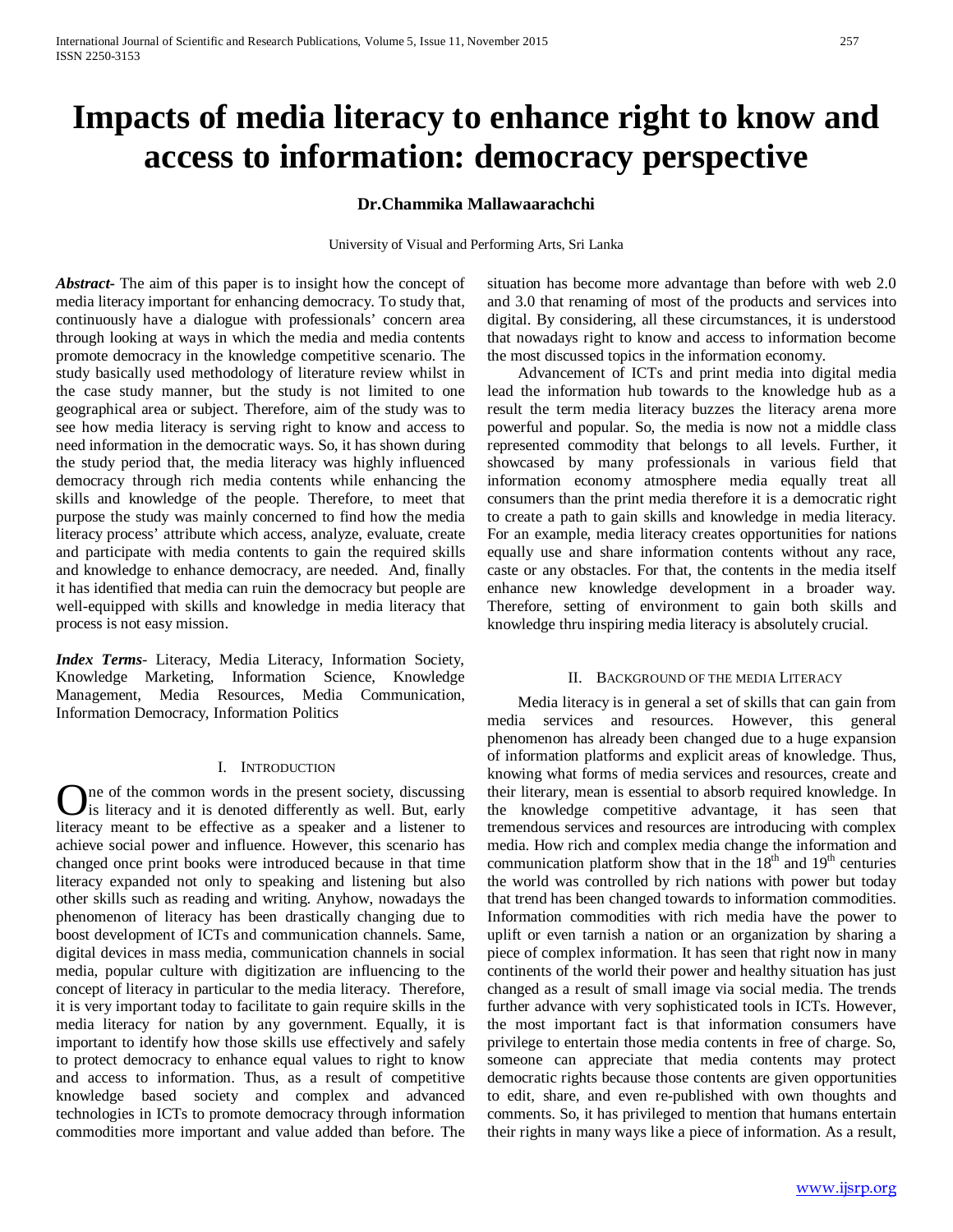it has seen that information commodities are influencing to enhance democratic rights while promoting right to know and access to information without any obstacles.

 While, seen in at the background process of the media literacy the concept can identify as a framework. So, media literacy as Tornero (2008) pointed that provides access, analyze, evaluate, create and participate with varies services and resources in media. However, Carlsson et.al.(2008) mentioned that media literary as a contributing factor for participation, active citizenship, competence development and lifelong learning. Therefore, it can say that the media literary is skills that need to acquired thru the processes of critical thinking, problem solving, personal autonomy and social and communicative skills. Therefore, it can mention that one of the important facts in the media literacy is to create a platform to understand the role of the media and its services critically. As a result, it is understood that skills in media literacy cannot gain alone without skills in language, visual, computer as well as technology. Therefore, the media literacy is a whole combination of other skills that lead to competitive intelligence, innovation and interaction via literacy platform. How these processes run thru can depict as following under the two heading which are the media literacy process and skills gain process;

[add Figure 1- the media literacy process and skills gain process]

 Access to information is widely tabled in many occasions at recently because due to information explosion and competitive advantage in information commodities. Therefore, attribute of access rests on a dynamic and social process that significantly and continually established. A wealth of information is rooting around, but no possibilities to access them is a conflict because having introduced very advance tools and systems no worth if limited accessibility is still running. So, in an environment that media functions well, no infinite access to information and knowledge, then it is violating the basic right. Therefore, to uplift the access component of media literacy that skills in listening, reading, questioning and gathering of required information are to be completed soon. For an example, one of the tools in the media wishing to promote access is the Internet which has introduced different platforms to engage with new forms of social networking, communication and mobilization. Once, completed the access segment the process the second attribute which is analytical skills have to be meet. For that has to be relying on complex and advance audiovisual media as well as print media to gain analytic competencies. So, both print and audiovisual domain are given opportunities to understand the information politics of the agencies and their characteristics, using technologies and communication, language and levels of consumers and their presentation in the society. However, sophisticated media contents are concerned nowadays the analytic skills in the Internet are highly required because to analyze in-depth understanding of the context of information and its autonomy very important because invalid or wrong information sharing may cause conflicts and lead to violence too. Therefore, while analyzing there should be an opportunity to gain skills to recognize quality and credibility in different types of media. So, freely access and gained analytic skills lead to judgment because the scope and purpose of judgment may dispute for the evaluation process. Media contents with quality and trustworthy will be value added for final evaluation. If evaluation is done properly easy to create and promote innovative skills because lessons learned are given feedback on new creations. The more innovative process improves proactive participation, which is one of the unique features in media literacy. It is obvious that wider participation leads to accountability and transparency of a piece of information is shared.

#### III. IMPORTANT OF THE MEDIA LITERACY IN DEMOCRACY

 Present society, competitive advantage with information commodities, is very complex and demanding therefore it has seen that in many occasions democracy is neglected. However, information and knowledge are concerned in the media environments, it is important to pressure more to enhance democracy through media contents. Therefore, following are some of the important areas that democracy can be uplifted through media literacy.

 *To share knowledge rich media literacy programs to strengthen active participation and raise voices of nation towards protect and promote democracy.*

 It is said that, the free flow of information and widely forecast awareness services to access information are vital to function a democratic society. For that, nations to actively engage and involve with such programs may create opportunities to raise their voices. Their concerns may either positive or negative; however both have to be accommodated because without knowing feedback from people cannot conclude impacts on it. For an example, a program which is introduced by the government considering uplifting its nation's attitudes towards a minor ethnic group it may influence negatively to other minority ethnic groups. Therefore, the best action is to sit together with policy makers and beneficiaries at several stages to really hear their voices on concerns. Given the situation, then nation cannot claim that democracy does not exist because most government policies and procedures are taken after the dialogue with all concern bodies. As a result, having transparency, anyone can claim to access current, accurate and relevant information and report back corrupt practices are happening. To develop and implement such a communication platform media directly assists also to bridging the gap the media literacy can play a vital role. Because, due to the skills and knowledge from the media literacy gain that can contribute towards enhance democracy of the nation. Knowing by the nation the country's happening can engage with affairs meaningfully. For that thru the regular dissemination and sharing of information from the media channels facilitate active participation of the nation in the democratic good governance process, but also promote openness, transparency and accountability in administration.

## *To carry continuous and proactive assessment to influence on shaping perceptions, beliefs and attitudes towards enhancing the democracy*

 Through information contents in the media lead to influence perception and beliefs of nation widely because not like other information channels, but in media sharing events mostly carry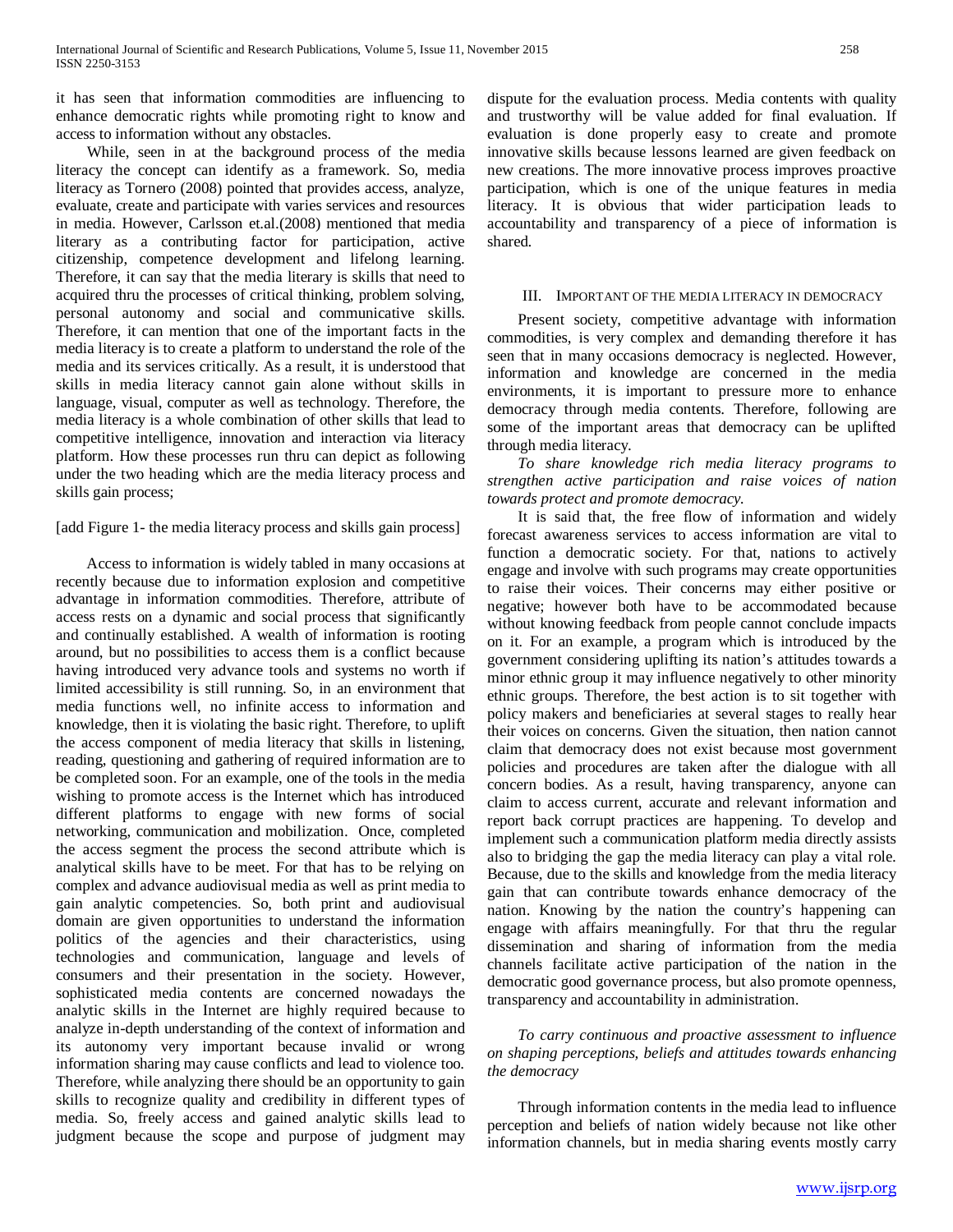audio and visual contents. Those contents insight lesson learned given the subject and other relevant rich information from other nations as well. So, such an environment media assists to change the attitudes as a result, perception and beliefs become positive. This scenario is very important as article 19 of the Universal Declaration of Human Rights, and reiterated in article 19 (2) of the International Covenant on Civil and Political Rights. That stated the right to seek, receive and impart information and ideas of all kinds, regardless of frontiers, and through any media of his or her choice also not merely a corollary of freedom of opinion and expression it is a right in and of itself. Therefore, it is seen that free and democratic society may depend if only such a situation prevail because that gives nation to participate and acknowledge others' rights.

 *To create opportunities for the neglected people to engage in the process of reform new policies and agendas to build a democratic society*

 One of the strategic should be in the democratic society that creates opportunities all the ethnic groups, including minor groups to engage in the policy making process of the government. On that process the government can introduce advocacy programs with regard to the ethnic groups' involvement to join their concerns in a proprietary manner. For that, it is also conceded that access to information, media freedom and freedom of expression are mutually supportive and equally necessary for enhancing minor ethnic groups to engage in new government policies and agendas. But, it has seen that in most of the situation this remains as a big issue even in rich media communication channels existing. However, it is a fundamental right to consider that every member of society has specific and individual needs so giving opportunities them to engage in activities in democratic way is good.

## *To introduce advance visual communication channels to gather needed information equally to minimize the marginal from rich to poor scenarios*

 Once taken action to include the entire ethnic group in the ongoing process of most of the activities of the government at the same time, it can address access to information despite of rich and poor attribute is a great achievement in the democracy. One concern those, in most occurrences in the society, nations are marginal in social status. Therefore, freedom of information can be counted as a crosscutting issue, so if not given equal opportunities to enjoy that impacts the broad spectrum of society negatively. Therefore, advanced visual communication channels can serve as a vehicle to access information and gain knowledge for different social classes and groups for their work, their interests and their lives.

## *To teach the importance of media literacy to enhance democracy and as a tool to for lifelong learning*

 Nowadays, most of the stakeholders, including higher educational institutes are take account of special programs in literacy to enhance knowledge of their consumers. To do so, it

directly impacts the buzz development and the complexity of the subject. At the same time no required skills and knowledge in literacy of the given area under discussion that is hard to fulfill due to the complexity and advancement of the information resources and sources. That further insight at presently literacy lead to the lifelong learning process because information and knowledge explosion happen very quickly. This scenario can be seen very widely among the youngest than eldest because they are equipped with advanced communication channels which given more chances to engage with. Most importantly, they create information contents and share among discussion groups and then teach themselves others by sharing their insight. This is one way of enhancing democracy among the young because they will learn how to respect others' thoughts and equally learn by commenting others.

## IV. ENHANCEMENT OF DEMOCRACY THROUGH MEDIA LITERACY

 A complex setting of information services and sources is concerned to empower a nation in equal rights in democratic manner first of all has to inform citizens. To enhance that reliable and trustworthy media literacy has to be exited. However, as Silverstone (2007) stated agencies in information services may regulate vast sources to ensure democracy, but the other person in a world of great conflict, tragedy, intolerance and indifference then it may questionable situation. But, positive media literacy practices may be a key factor at all levels to empower democracy because it stimulates to participate, active citizenship, competitive development and lifelong learning.

 Empowering nations towards democracy thru media literacy has to be struggle with various kinds of knowledge and proficiencies. It can be recalled as a process which is consisting of accessing more media, proper skills to know media works and role to create meaningful contents and information politic of the media industries. It may argue that to promote democracy using media literacy is that not easy however it is obvious if really sort them out, source of information from tremendous data, information, knowledge and skills that feel trustworthy and extremely needed to empower democracy.

 However, promoting of media literacy may face many challenges due to faster development of ICTs and media platforms, but it is seen that those challenges and obstacles can easily addressed thru awareness activities. In the awareness process it is worth to consider information censorship and information politics if not creation of wealthy information contents may ruin the information democracy. Therefore, to avoid such circumstances best option is to enhance nation's skills and knowledge on media literacy because, it shows itself that the media treats all equally. As a result, media literacy gives chances to engage in vertically and horizontally to their consumers by showing ways in which media use and opportunities or limitations express ideas. That assists the secondary users to avoid passing out of sensitive and risk contents of information that may impair to the democracy. So, it is better to drive the media literacy towards more knowledge and new skills in the area of privacy, integrity, data security and copyright aspects of media use.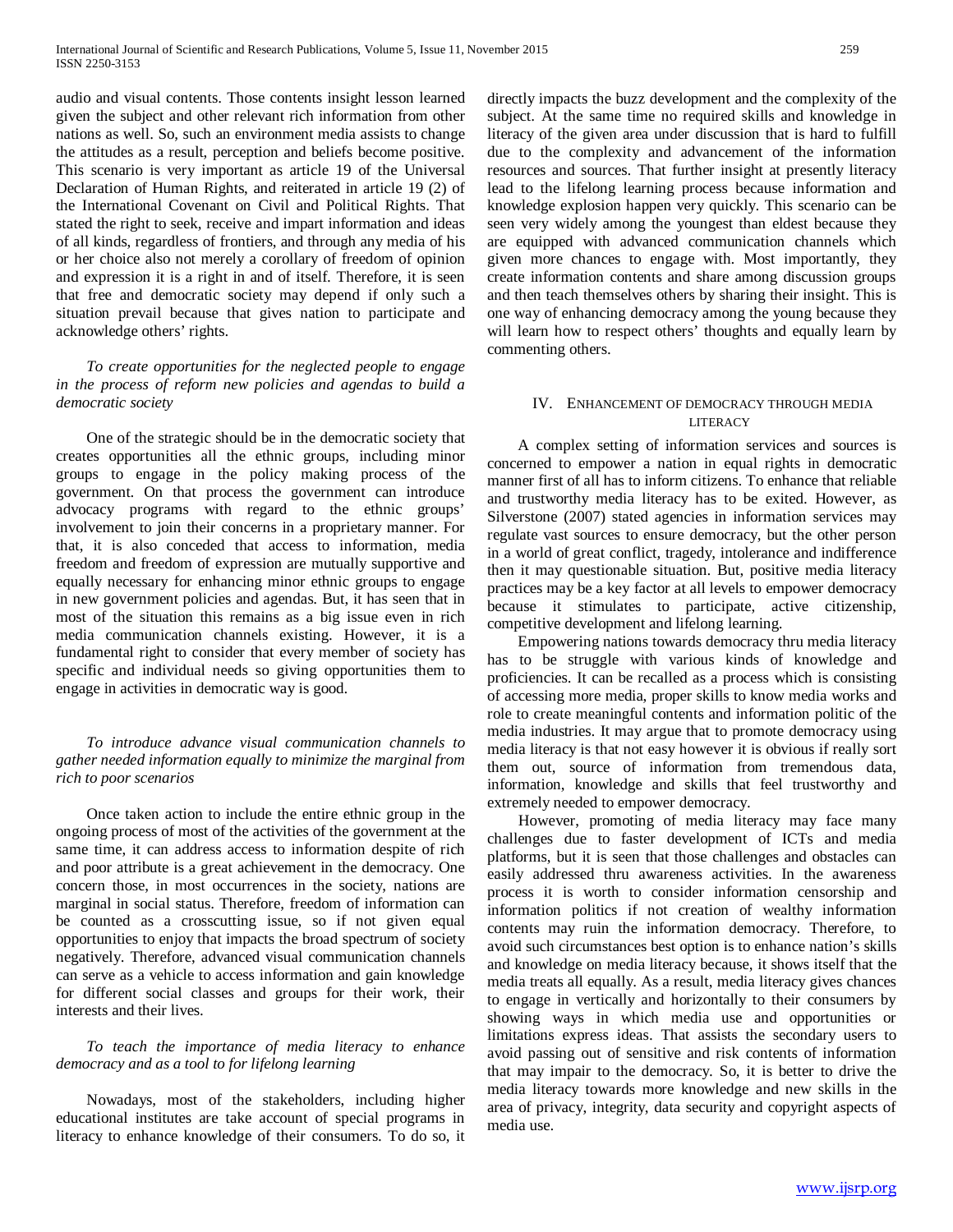Information privacy, security and copyright are huge challenge today, but a similarly very critical factor to promote and empower democracy. It is questionable that especially the younger generation who enjoy well with new technologies and media contents are not well-aware those concerned areas. Sometime, it is argued that nowadays the Internet and ICTs novelties may neglect code of ethics in media and communication because it has seen that they have already ignored those. How important this issue to be addressed that Livingstone and Haddon (2009) hindered those measures has to be taken to maximizing the potential of new information technologies and minimizing the risks of misusing them especially the youngest in web 2.0 and 3.0 environments. So, democracy in the media is concerned, entire stakeholders in the ICTs and media, including beneficiaries may have to think of correct the present situation and to take action to prevent incidents in future. However, it may not use if younger generation keeps away whatever the actions are going to be taken because they engage in most of the hour with media than policy makers and content providers. Further, it may not a witticism saying that they are the owners of promoting democracy at present through the media whilst commenting and criticizing. For an example, as Tufte and Enghel (2009) mentioned that the key roles young people play in citizen media, political freedom, freedom of expression, fair trade, HIV/AIDS prevention, in the same way, let them promote democracy thru media literacy campaigns too. Then, as Satheesh (2010) stated whose media and whose freedom become entire the world media and freedom.

#### V. CONCLUSION

 The general concept of literacy discussed in centuries in various fields in different goals. However, media literacy concerns the strong relationship among the attribute of access, analyze, evaluate, create and participate with information commodities with media contents in particular to promote democracy in competitive advantage settings. Thus, media literacy debates why worth nations positively participate to promote democracy in societies. Media literacy indicates that it has no power to elitist, divisive and inequality in the society if nations are skills and enough knowledge. A democratic and critical approach to media literacy will not positioned merely as selective receivers, consumers of online information and communication when skills and knowledge of the nation are comparatively high. Therefore, media literacy enhances democracy in a strategic way to involve passive to active, from recipient to participant, from consumer to citizen.

#### **REFERENCES**

- [1] Carlsson, U., Jauinot-Delaunay, G., Perez Tornero, J. M. Tayie, S. (2008). Empowerment though Media Education: An Intercultural Dialogue. Goteborg, Sweden: Nordicom.
- [2] Goteborg, Sweden., Nordicom, Livingstone., Haddon, L. (2009). EU Kids Online: Final Report. LSE, London. (www.lse.ac.uk/collections/EUKidsOnline/)
- [3] Silverstone, R., (2007) Media and Morality: On the Rise of the Mediapolis. Polity Press, Cambridge.
- [4] Satheesh, P. V., (2010). Whose Media, Whose Freedom? Paper prepared for the UNESCO World Press Freedom Day, Brisbane, 2-3 May
- [5] Tornero, J. M. P. (2008). Media Literacy—New Conceptualisation, New Approach. In U. Carlsson, S. Tayie, G. Jauinot-Delaunay & J. M. Perez Tornero (Eds.) Empowerment though Media Education—An Intercultural Dialogue (p. 106–108). Goteborg, Sweden: Nordicom.
- [6] Tufte, T and Enghel, F (2009), Youth Engaging with the World: Media, Communication and Social Change. The International Clearinghouse on Children, Youth and Media, Nordicom, University of Gothenburg.

#### AUTHORS

**First Author** – Dr. Chammika Mallawaarachchi, University of Visual and Performing Arts, Sri Lanka